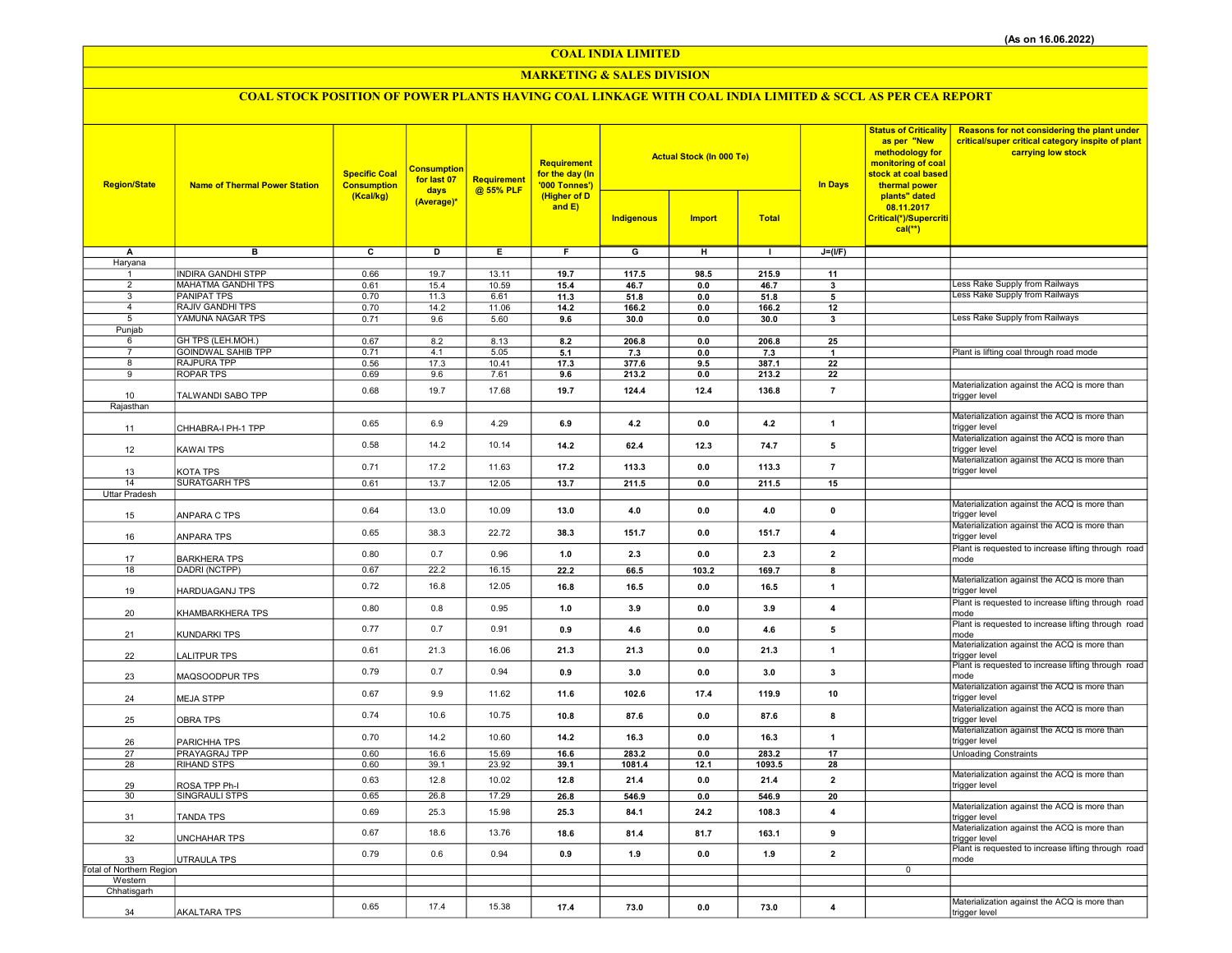### COAL INDIA LIMITED

### MARKETING & SALES DIVISION

## COAL STOCK POSITION OF POWER PLANTS HAVING COAL LINKAGE WITH COAL INDIA LIMITED & SCCL AS PER CEA REPORT

| <b>Region/State</b> | <b>Name of Thermal Power Station</b>             | <b>Specific Coal</b><br><b>Consumption</b> | <b>Consumption</b><br>for last 07<br>days | Requirement<br>@ 55% PLF | Requirement<br>for the day (In<br>'000 Tonnes') |               | <b>Actual Stock (In 000 Te)</b> |               | <b>Status of Criticality</b><br>as per "New<br>methodology for<br>monitoring of coal<br>stock at coal based<br><b>In Days</b><br>thermal power | Reasons for not considering the plant under<br>critical/super critical category inspite of plant<br>carrying low stock |                                                                                                               |
|---------------------|--------------------------------------------------|--------------------------------------------|-------------------------------------------|--------------------------|-------------------------------------------------|---------------|---------------------------------|---------------|------------------------------------------------------------------------------------------------------------------------------------------------|------------------------------------------------------------------------------------------------------------------------|---------------------------------------------------------------------------------------------------------------|
|                     |                                                  | (Kcal/kg)                                  | (Average)*                                |                          | (Higher of D<br>and E)                          | Indigenous    | <b>Import</b>                   | <b>Total</b>  |                                                                                                                                                | plants" dated<br>08.11.2017<br>Critical(*)/Supercriti<br>$cal(**)$                                                     |                                                                                                               |
| А                   | в                                                | $\overline{c}$                             | D                                         | E                        | F                                               | G             | н                               |               | $J=(I/F)$                                                                                                                                      |                                                                                                                        |                                                                                                               |
| 35                  | <b>BALCO TPS</b>                                 | 0.74                                       | 4.6                                       | 5.83                     | 5.8                                             | 12.2          | 2.7                             | 14.9          | $\mathbf{3}$                                                                                                                                   |                                                                                                                        | Plant under maintenance                                                                                       |
| 36                  | <b>BANDAKHAR TPP</b>                             | 0.70                                       | 4.7                                       | 2.78                     | 4.7                                             | 18.6          | 0.0                             | 18.6          | $\overline{\mathbf{4}}$                                                                                                                        |                                                                                                                        | Materialization against the ACQ is more than<br>trigger level<br>Materialization against the ACQ is more than |
| 37                  | <b>BARADARHA TPS</b>                             | 0.75                                       | 19.2                                      | 11.88                    | 19.2                                            | 85.6          | 0.0                             | 85.6          | $\overline{4}$                                                                                                                                 |                                                                                                                        | trigger level                                                                                                 |
| 38                  | <b>BHILAI TPS</b>                                | 0.76                                       | 8.6                                       | 4.99                     | 8.6                                             | 142.2         | 17.7                            | 159.8         | 19                                                                                                                                             |                                                                                                                        | Materialization against the ACQ is more than                                                                  |
| 39                  | <b>BINJKOTE TPP</b>                              | 0.75                                       | 0.0                                       | 5.91                     | 5.9                                             | 40.9          | 0.0                             | 40.9          | $\overline{7}$                                                                                                                                 |                                                                                                                        | trigger level                                                                                                 |
| 40<br>41            | <b>DSPM TPS</b><br><b>KORBA STPS</b>             | 0.72<br>0.66                               | 8.7<br>33.5                               | 4.74<br>22.82            | 8.7<br>33.5                                     | 84.2<br>586.5 | 0.0<br>0.0                      | 84.2<br>586.5 | 10<br>17                                                                                                                                       |                                                                                                                        |                                                                                                               |
| $\overline{42}$     | <b>KORBA-WEST TPS</b>                            | 0.77                                       | 20.2                                      | 13.55                    | 20.2                                            | 271.0         | 0.0                             | 271.0         | 13                                                                                                                                             |                                                                                                                        |                                                                                                               |
| 43                  | <b>LARA TPP</b>                                  | 0.70                                       | 25.2                                      | 14.77                    | 25.2                                            | 170.0         | 8.6                             | 178.6         | $\overline{7}$                                                                                                                                 |                                                                                                                        |                                                                                                               |
| 44                  | NAWAPARA TPP                                     | 0.79                                       | 4.9                                       | 6.28                     | 6.3                                             | 53.8          | 0.0                             | 53.8          | 9                                                                                                                                              |                                                                                                                        | Materialization against the ACQ is more than<br>trigger level                                                 |
| 45                  | PATHADI TPP                                      | 0.69                                       | 6.7                                       | 5.43                     | 6.7                                             | 20.5          | 0.0                             | 20.5          | $\mathbf{3}$                                                                                                                                   |                                                                                                                        |                                                                                                               |
| 46                  | SIPAT STPS                                       | 0.67                                       | 34.3                                      | 26.38                    | 34.3                                            | 336.3         | 0.0                             | 336.3         | 10                                                                                                                                             |                                                                                                                        |                                                                                                               |
| 47                  | <b>TAMNAR TPP</b>                                | 0.82                                       | 38.2                                      | 25.98                    | 38.2                                            | 27.8          | 0.0                             | 27.8          | $\mathbf{1}$                                                                                                                                   |                                                                                                                        | Materialization against the ACQ is more than<br>trigger level                                                 |
|                     |                                                  | 0.77                                       | 12.5                                      | 14.56                    | 14.6                                            | 90.3          | 0.0                             | 90.3          | $\bf{6}$                                                                                                                                       |                                                                                                                        | Materialization against the ACQ is more than                                                                  |
| 48                  | UCHPINDA TPP                                     |                                            |                                           |                          |                                                 |               |                                 |               |                                                                                                                                                |                                                                                                                        | trigger level                                                                                                 |
| Gujarat             |                                                  |                                            |                                           |                          |                                                 |               |                                 |               |                                                                                                                                                |                                                                                                                        | Materialization against the ACQ is more than                                                                  |
| 49                  | <b>GANDHI NAGAR TPS</b>                          | 0.67                                       | 7.6                                       | 5.55                     | 7.6                                             | 29.8          | 5.0                             | 34.8          | 5                                                                                                                                              |                                                                                                                        | rigger level<br>Materialization against the ACQ is more than                                                  |
| 50                  | SABARMATI (D-F STATIONS)                         | 0.57                                       | 3.7                                       | 2.70                     | 3.7                                             | 10.4          | 72.2                            | 82.6          | 8                                                                                                                                              |                                                                                                                        | trigger level                                                                                                 |
| 51                  | <b>UKAI TPS</b>                                  | 0.68                                       | 12.8                                      | 10.01                    | 12.8                                            | 44.4          | 0.0                             | 44.4          | 3                                                                                                                                              |                                                                                                                        | Materialization against the ACQ is more than<br>trigger level                                                 |
| 52                  | <b>WANAKBORI TPS</b>                             | 0.68                                       | 24.9                                      | 20.45                    | 24.9                                            | 157.4         | 0.0                             | 157.4         | 6                                                                                                                                              |                                                                                                                        | Materialization against the ACQ is more than<br>trigger level                                                 |
| Madhya Pradesh      |                                                  |                                            |                                           |                          |                                                 |               |                                 |               |                                                                                                                                                |                                                                                                                        |                                                                                                               |
| 53                  | AMARKANTAK EXT TPS                               | 0.65                                       | 2.9                                       | 1.81                     | 2.9                                             | 23.5          | 0.0                             | 23.5          | 8                                                                                                                                              |                                                                                                                        |                                                                                                               |
| 54                  | <b>ANUPPUR TPP</b>                               | 0.70                                       | 17.0                                      | 11.14                    | 17.0                                            | 101.5         | 9.5                             | 111.0         | $\overline{7}$                                                                                                                                 |                                                                                                                        |                                                                                                               |
| 55                  | <b>BINA TPS</b>                                  | 0.72                                       | 6.9                                       | 4.77                     | 6.9                                             | 29.4          | 0.0                             | 29.4          | $\overline{\mathbf{4}}$                                                                                                                        |                                                                                                                        | Materialization against the ACQ is more than<br>trigger level                                                 |
| 56                  | <b>GADARWARA TPP</b>                             | 0.64                                       | 22.1                                      | 13.61                    | 22.1                                            | 76.2          | 8.1                             | 84.4          | $\overline{\mathbf{4}}$                                                                                                                        |                                                                                                                        | Materialization against the ACQ is more than<br>trigger level                                                 |
| $\overline{57}$     | <b>KHARGONE STPP</b><br><b>SANJAY GANDHI TPS</b> | 0.61                                       | 16.7                                      | 10.56                    | 16.7                                            | 100.6         | 28.9                            | 129.5         | 8                                                                                                                                              |                                                                                                                        | Non payment of dues                                                                                           |
| 58<br>59            | <b>SATPURA TPS</b>                               | 0.77<br>0.65                               | 18.1<br>7.4                               | 13.63<br>11.47           | 18.1<br>11.5                                    | 23.7<br>198.7 | 0.0<br>0.0                      | 23.7<br>198.7 | $\overline{\mathbf{1}}$<br>17                                                                                                                  |                                                                                                                        |                                                                                                               |
| 60                  | <b>SEIONI TPP</b>                                | 0.62                                       | 6.0                                       | 4.91                     | 6.0                                             | 114.4         | 0.0                             | 114.4         | 19                                                                                                                                             |                                                                                                                        | Materialization against the ACQ is more than<br>trigger level                                                 |
| 61                  | SHREE SINGAJI TPP                                | 0.73                                       | 32.1                                      | 24.31                    | 32.1                                            | 265.3         | 0.0                             | 265.3         | 8                                                                                                                                              |                                                                                                                        | Non Payment of Dues                                                                                           |
| 62                  | <b>VINDHYACHAL STPS</b>                          | 0.67                                       | 64.1                                      | 42.33                    | 64.1                                            | 1556.2        | 0.0                             | 1556.2        | 24                                                                                                                                             |                                                                                                                        |                                                                                                               |
| Maharashtra         |                                                  |                                            |                                           |                          |                                                 |               |                                 |               |                                                                                                                                                |                                                                                                                        |                                                                                                               |
| 63                  | AMRAVATI TPS                                     | 0.65                                       | 15.9                                      | 11.60                    | 15.9                                            | 48.9          | 0.0                             | 48.9          | $\mathbf{3}$                                                                                                                                   |                                                                                                                        | Materialization against the ACQ is more than<br>trigger level                                                 |
| 64                  | <b>BHUSAWAL TPS</b>                              | 0.77                                       | 18.7                                      | 12.31                    | 18.7                                            | 71.8          | 0.0                             | 71.8          | $\overline{4}$                                                                                                                                 |                                                                                                                        | Non payment of dues                                                                                           |
| 65                  | <b>BUTIBORI TPP</b>                              | 0.67                                       | 0.0                                       | 5.31                     | 5.3                                             | 59.7          | 0.0                             | 59.7          | 11                                                                                                                                             |                                                                                                                        |                                                                                                               |
| 66                  | CHANDRAPUR(MAHARASHTRA) STPS                     | 0.79                                       | 35.4                                      | 30.35                    | 35.4                                            | 270.3         | 3.9                             | 274.2         | 8                                                                                                                                              |                                                                                                                        | Non payment of dues                                                                                           |
| 67                  | DAHANU TPS                                       | 0.60                                       | 5.8                                       | 3.96                     | 5.8                                             | 7.4           | 1.7                             | 9.1           | $\mathbf 2$                                                                                                                                    |                                                                                                                        | Materialization against the ACQ is more than<br>trigger level                                                 |
| 68                  | <b>DHARIWAL TPP</b>                              | 0.68                                       | 8.9                                       | 5.40                     | 8.9                                             | 34.6          | 0.0                             | 34.6          | $\overline{4}$                                                                                                                                 |                                                                                                                        | Materialization against the ACQ is more than<br>trigger level                                                 |
| 69                  | <b>GMR WARORA TPS</b>                            | 0.67                                       | 9.4                                       | 5.28                     | 9.4                                             | 81.6          | 0.0                             | 81.6          | 9                                                                                                                                              |                                                                                                                        |                                                                                                               |
| 70                  | KHAPARKHEDA TPS                                  | 0.87                                       | 17.6                                      | 15.37                    | 17.6                                            | 128.1         | 0.3                             | 128.4         | $\overline{7}$                                                                                                                                 |                                                                                                                        | Materialization against the ACQ is more than<br>trigger level                                                 |
| $\overline{71}$     | <b>KORADI TPS</b>                                | 0.73                                       | 29.1                                      | 20.96                    | 29.1                                            | 104.7         | 0.0                             | 104.7         | $\overline{4}$                                                                                                                                 |                                                                                                                        | Non payment of dues                                                                                           |
| 72                  | <b>MAUDA TPS</b>                                 | 0.71                                       | 31.7                                      | 21.75                    | 31.7                                            | 139.5         | 40.4                            | 179.8         | $\bf{6}$                                                                                                                                       |                                                                                                                        | Materialization against the ACQ is more than<br>trigger level                                                 |
| $\overline{73}$     | <b>NASIK TPS</b>                                 | 0.83                                       | 8.9                                       | 6.93                     | 8.9                                             | 73.9          | 21.8                            | 95.7          | 11                                                                                                                                             |                                                                                                                        | Non payment of dues                                                                                           |
| $\overline{74}$     | <b>PARAS TPS</b>                                 | 0.76                                       | 7.3                                       | 5.01                     | 7.3                                             | 99.8          | 0.0                             | 99.8          | 14                                                                                                                                             |                                                                                                                        |                                                                                                               |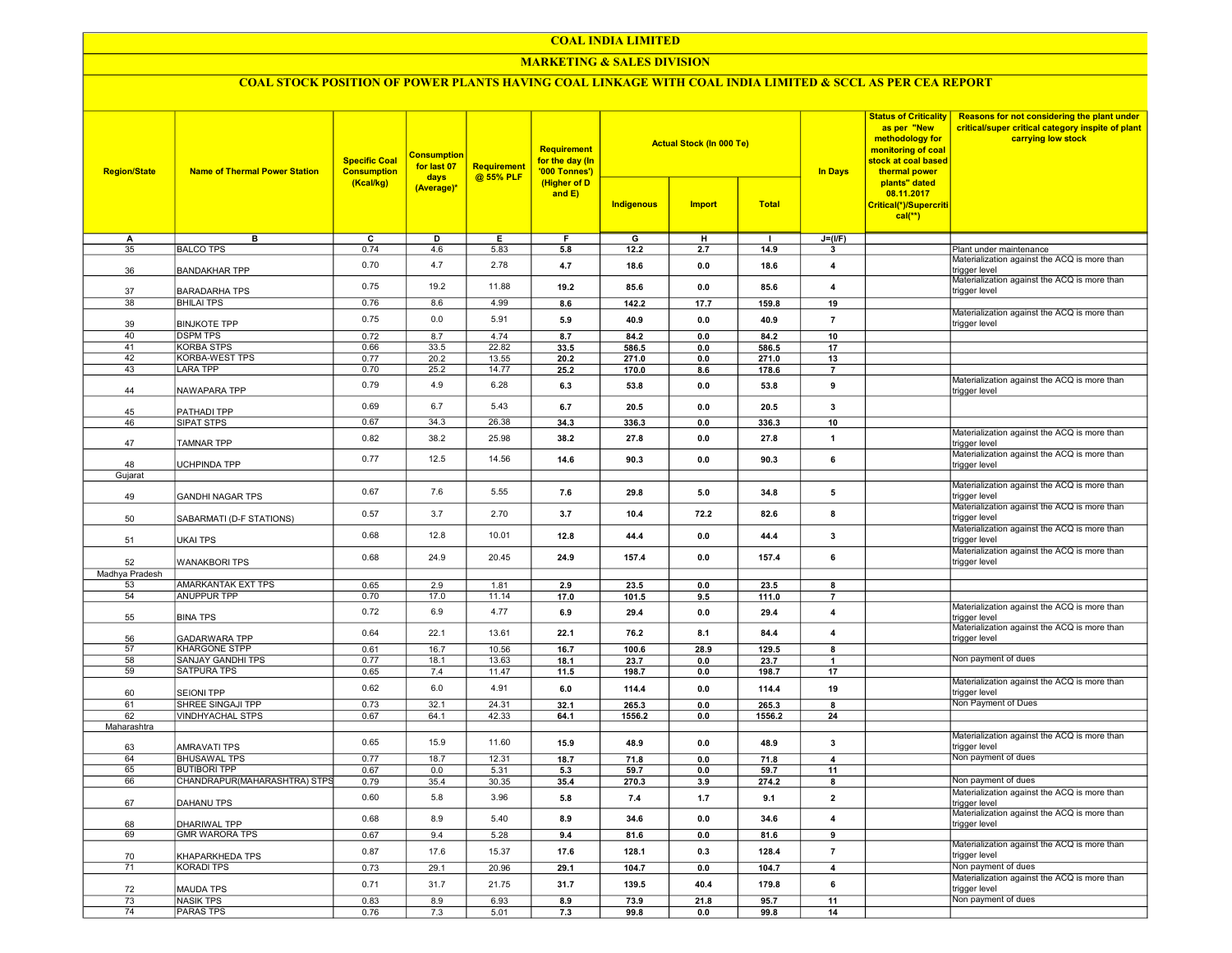### COAL INDIA LIMITED

### **MARKETING & SALES DIVISION**

# COAL STOCK POSITION OF POWER PLANTS HAVING COAL LINKAGE WITH COAL INDIA LIMITED & SCCL AS PER CEA REPORT

| <b>Region/State</b>             | <b>Name of Thermal Power Station</b> | <b>Specific Coal</b><br><b>Consumption</b> | <b>Consumption</b><br>for last 07<br>days<br>(Average)* | <b>Requirement</b><br>@ 55% PLF | <b>Requirement</b><br>for the day (In<br>'000 Tonnes')<br>(Higher of D<br>and $E$ ) |            | <b>Actual Stock (In 000 Te)</b> |              | <b>In Days</b>          | <b>Status of Criticality</b><br>as per "New<br>methodology for<br>monitoring of coal<br>stock at coal based<br>thermal power | <b>Reasons for not considering the plant under</b><br>critical/super critical category inspite of plant<br>carrying low stock |
|---------------------------------|--------------------------------------|--------------------------------------------|---------------------------------------------------------|---------------------------------|-------------------------------------------------------------------------------------|------------|---------------------------------|--------------|-------------------------|------------------------------------------------------------------------------------------------------------------------------|-------------------------------------------------------------------------------------------------------------------------------|
|                                 |                                      | (Kcal/kg)                                  |                                                         |                                 |                                                                                     | Indigenous | <b>Import</b>                   | <b>Total</b> |                         | plants" dated<br>08.11.2017<br>Critical(*)/Supercriti<br>$cal$ (**)                                                          |                                                                                                                               |
| А                               | в                                    | c                                          | D                                                       | Е.                              | F.                                                                                  | G          | н                               | п.           | $J=(I/F)$               |                                                                                                                              |                                                                                                                               |
| 75                              | <b>PARLITPS</b>                      | 0.67                                       | 8.7                                                     | 6.60                            | 8.7                                                                                 | 94.2       | 0.0                             | 94.2         | 11                      |                                                                                                                              |                                                                                                                               |
| 76                              | <b>SOLAPUR STPS</b>                  | 0.62                                       | 11.9                                                    | 10.88                           | 11.9                                                                                | 143.0      | 64.0                            | 207.0        | 17                      |                                                                                                                              |                                                                                                                               |
| 77                              | <b>TIRORA TPS</b>                    | 0.66                                       | 46.0                                                    | 28.54                           | 46.0                                                                                | 168.3      | 0.0                             | 168.3        | $\overline{\mathbf{4}}$ |                                                                                                                              | Materialization against the ACQ is more than<br>trigger level                                                                 |
| 78                              | WARDHA WARORA TPP                    | 0.65                                       | 5.4                                                     | 4.60                            | 5.4                                                                                 | 150.6      | 0.0                             | 150.6        | 28                      |                                                                                                                              |                                                                                                                               |
| <b>Total of Western Region</b>  |                                      |                                            |                                                         |                                 |                                                                                     |            |                                 |              |                         | 0                                                                                                                            |                                                                                                                               |
| Southern                        |                                      |                                            |                                                         |                                 |                                                                                     |            |                                 |              |                         |                                                                                                                              |                                                                                                                               |
| Andhra Pradesh                  |                                      |                                            |                                                         |                                 |                                                                                     |            |                                 |              |                         |                                                                                                                              |                                                                                                                               |
| 79                              | DAMODARAM SANJEEVAIAH TPS            | 0.64                                       | 6.5                                                     | 13.52                           | 13.5                                                                                | 349.9      | 0.0                             | 349.9        | 26                      |                                                                                                                              |                                                                                                                               |
|                                 |                                      |                                            |                                                         |                                 |                                                                                     |            |                                 |              |                         |                                                                                                                              | Materialization against the ACQ is more than                                                                                  |
| 80                              | Dr. N.TATA RAO TPS                   | 0.80                                       | 25.4                                                    | 18.48                           | 25.4                                                                                | 122.4      | 0.0                             | 122.4        | 5                       |                                                                                                                              | trigger level<br>Materialization against the ACQ is more than                                                                 |
| 81                              | PAINAMPURAM TPP                      | 0.61                                       | 9.8                                                     | 10.55                           | 10.6                                                                                | 68.9       | 104.5                           | 173.3        | 16                      |                                                                                                                              | trigger level                                                                                                                 |
| 82                              | RAYALASEEMA TPS                      | 0.75                                       | 21.9                                                    | 16.34                           | 21.9                                                                                | 14.5       | 0.0                             | 14.5         | $\overline{1}$          |                                                                                                                              | Materialization against the ACQ is more than<br>trigger level                                                                 |
| 83                              | <b>SIMHADRI</b>                      | 0.77                                       | 22.5                                                    | 20.40                           | 22.5                                                                                | 388.8      | 192.3                           | 581.1        | 26                      |                                                                                                                              |                                                                                                                               |
|                                 |                                      | 0.55                                       | 14.8                                                    | 9.56                            |                                                                                     | 3.0        | 260.8                           | 263.8        | 18                      |                                                                                                                              | Materialization against the ACQ is more than                                                                                  |
| 84                              | <b>SGPL TPP</b>                      |                                            |                                                         |                                 | 14.8                                                                                |            |                                 |              |                         |                                                                                                                              | trigger level                                                                                                                 |
| 85                              | <b>VIZAG TPP</b>                     | 0.75                                       | 12.7                                                    | 10.23                           | 12.7                                                                                | 55.8       | 0.0                             | 55.8         | $\overline{\mathbf{4}}$ |                                                                                                                              | Less Supply of rakes from Railways                                                                                            |
| Karnataka                       |                                      |                                            |                                                         |                                 |                                                                                     |            |                                 |              |                         |                                                                                                                              |                                                                                                                               |
| 86                              | <b>BELLARY TPS</b>                   | 0.66                                       | 16.7                                                    | 14.82                           | 16.7                                                                                | 126.1      | 0.0                             | 126.1        | 8                       |                                                                                                                              | Materialization against the ACQ is more than<br>trigger level                                                                 |
| 87                              | <b>KUDGI STPP</b>                    | 0.59                                       | 25.5                                                    | 18.81                           | 25.5                                                                                | 192.3      | 0.2                             | 192.5        | 8                       |                                                                                                                              |                                                                                                                               |
|                                 |                                      |                                            |                                                         |                                 |                                                                                     |            |                                 |              |                         |                                                                                                                              | Materialization against the ACQ is more than                                                                                  |
| 88                              | <b>RAICHUR TPS</b>                   | 0.71                                       | 22.0                                                    | 16.05                           | 22.0                                                                                | 44.2       | 0.0                             | 44.2         | $\overline{2}$          |                                                                                                                              | trigger level                                                                                                                 |
| 89                              | <b>YERMARUS TPP</b>                  | 0.61                                       | 13.6                                                    | 12.91                           | 13.6                                                                                | 86.2       | 0.0                             | 86.2         | 6                       |                                                                                                                              |                                                                                                                               |
| Tamil Nadu                      |                                      |                                            |                                                         |                                 |                                                                                     |            |                                 |              |                         |                                                                                                                              |                                                                                                                               |
| 90                              | <b>METTUR TPS</b>                    | 0.81                                       | 11.1                                                    | 8.97                            | 11.1                                                                                | 139.7      | 0.0                             | 139.7        | 13                      |                                                                                                                              |                                                                                                                               |
|                                 |                                      |                                            |                                                         |                                 |                                                                                     |            |                                 |              |                         |                                                                                                                              | Materialization against the ACQ is more than                                                                                  |
| 91                              | <b>METTUR TPS - II</b>               | 0.78                                       | 7.2                                                     | 6.20                            | 7.2                                                                                 | 61.7       | 0.0                             | 61.7         | 9                       |                                                                                                                              | trigger level                                                                                                                 |
| 92                              | NORTH CHENNAI TPS                    | 0.96                                       | 20.5                                                    | 23.11                           | 23.1                                                                                | 164.4      | 48.9                            | 213.4        | 9                       |                                                                                                                              | Materialization against the ACQ is more than<br>trigger level                                                                 |
| 93                              | <b>TUTICORIN TPS</b>                 | 0.93                                       | 14.9                                                    | 12.84                           | 14.9                                                                                | 74.8       | 0.0                             | 74.8         | 5                       |                                                                                                                              | Materialization against the ACQ is more than<br>trigger level                                                                 |
| 94                              | <b>VALLUR TPP</b>                    | 0.75                                       | 25.5                                                    | 14.94                           | 25.5                                                                                | 170.2      | 7.0                             | 177.2        | $\overline{7}$          |                                                                                                                              |                                                                                                                               |
| Telangana                       |                                      |                                            |                                                         |                                 |                                                                                     |            |                                 |              |                         |                                                                                                                              |                                                                                                                               |
| 95                              | <b>BHADRADRI TPP</b>                 | 0.60                                       | 10.2                                                    | 8.55                            | 10.2                                                                                | 144.0      | $0.0\,$                         | 144.0        | 14                      |                                                                                                                              |                                                                                                                               |
| 96                              | <b>KAKATIYA TPS</b>                  | 0.58                                       | 7.8                                                     | 8.38                            | 8.4                                                                                 | 273.6      | 0.0                             | 273.6        | 33                      |                                                                                                                              |                                                                                                                               |
| 97                              | KOTHAGUDEM TPS (NEW)                 | 0.66                                       | 11.8                                                    | 8.72                            | 11.8                                                                                | 130.6      | 0.0                             | 130.6        | 11                      |                                                                                                                              |                                                                                                                               |
| 98                              | KOTHAGUDEM TPS (STAGE-7)             | 0.50                                       | 9.5                                                     | 5.24                            | 9.5                                                                                 | 45.5       | 0.0                             | 45.5         | 5                       |                                                                                                                              |                                                                                                                               |
| 99                              | RAMAGUNDEM STPS                      | 0.62                                       | 34.7                                                    | 21.26                           | 34.7                                                                                | 85.5       | 38.8                            | 124.3        | $\boldsymbol{4}$        |                                                                                                                              |                                                                                                                               |
| 100                             | RAMAGUNDEM-B TPS                     | 0.75                                       | 0.8                                                     | 0.62                            | 0.8                                                                                 | 11.1       | 0.0                             | 11.1         | 13                      |                                                                                                                              |                                                                                                                               |
| 101                             | <b>SINGARENI TPP</b>                 | 0.58                                       | 13.8                                                    | 9.16                            | 13.8                                                                                | 94.1       | 0.0                             | 94.1         | $\overline{7}$          |                                                                                                                              |                                                                                                                               |
| <b>Total of Southern Region</b> |                                      |                                            |                                                         |                                 |                                                                                     |            |                                 |              |                         | 0                                                                                                                            |                                                                                                                               |
| Eastern                         |                                      |                                            |                                                         |                                 |                                                                                     |            |                                 |              |                         |                                                                                                                              |                                                                                                                               |
| Bihar                           |                                      |                                            |                                                         |                                 |                                                                                     |            |                                 |              |                         |                                                                                                                              |                                                                                                                               |
| 102                             | <b>BARAUNI TPS</b>                   | 0.63                                       | 7.7                                                     | 5.93                            | 7.7                                                                                 | 68.4       | 0.0                             | 68.4         | 9                       |                                                                                                                              |                                                                                                                               |
| 103                             | <b>BARHI</b>                         | 0.56                                       | 7.2                                                     | 4.87                            | 7.2                                                                                 | 72.4       | 0.0                             | 72.4         | 10                      |                                                                                                                              |                                                                                                                               |
| 104                             | <b>BARH II</b>                       | 0.66                                       | 14.5                                                    | 11.43                           | 14.5                                                                                | 144.8      | 0.0                             | 144.8        | 10                      |                                                                                                                              |                                                                                                                               |
| 105                             | KAHALGAON TPS                        | 0.75                                       | 33.1                                                    | 23.08                           | 33.1                                                                                | 293.9      | 2.4                             | 296.2        | 9                       |                                                                                                                              |                                                                                                                               |
| 106                             | <b>MUZAFFARPUR TPS</b>               | 0.73                                       | 6.2                                                     | 3.73                            | 6.2                                                                                 | 22.7       | 0.0                             | 22.7         | $\overline{4}$          |                                                                                                                              | Materialization against the ACQ is more than<br>trigger level                                                                 |
| 107                             | <b>NABINAGAR STPP</b>                | 0.61                                       | 17.7                                                    | 15.90                           | 17.7                                                                                | 100.8      | 23.8                            | 124.6        | $\overline{7}$          |                                                                                                                              |                                                                                                                               |
|                                 | <b>NABINAGAR TPP</b>                 | 0.69                                       | 15.9                                                    | 9.16                            | 15.9                                                                                | 73.2       | 0.0                             | 73.2         | 5                       |                                                                                                                              | Materialization against the ACQ is more than<br>trigger level                                                                 |
| 108                             |                                      |                                            |                                                         |                                 |                                                                                     |            |                                 |              |                         |                                                                                                                              |                                                                                                                               |
| Jharkhand                       |                                      |                                            |                                                         |                                 |                                                                                     |            |                                 |              |                         |                                                                                                                              |                                                                                                                               |
| 109                             | BOKARO TPS 'A' EXP                   | 0.58<br>0.62                               | 6.5<br>3.9                                              | 3.81<br>4.07                    | 6.5                                                                                 | 77.2       | 0.0                             | 77.2         | 12                      |                                                                                                                              |                                                                                                                               |
| 110                             | CHANDRAPURA(DVC) TPS                 | 0.67                                       | 3.6                                                     | 2.13                            | 4.1                                                                                 | 141.7      | 57.8                            | 199.5        | 49                      |                                                                                                                              |                                                                                                                               |
| 111                             | <b>JOJOBERA TPS</b><br>KODARMA TPP   |                                            |                                                         |                                 | 3.6                                                                                 | 72.2       | 0.0                             | 72.2         | 20                      |                                                                                                                              |                                                                                                                               |
| 112                             |                                      | 0.62                                       | 14.6                                                    | 8.19                            | 14.6                                                                                | 61.3       | 24.5                            | 85.8         | 6                       |                                                                                                                              | Materialization against the ACQ is more than                                                                                  |
| 113                             | MAHADEV PRASAD STPP                  | 0.68                                       | 6.7                                                     | 4.85                            | 6.7                                                                                 | 62.1       | 0.0                             | 62.1         | 9                       |                                                                                                                              | trigger level                                                                                                                 |
| 114                             | <b>MAITHON RB TPP</b>                | 0.61                                       | 13.2                                                    | 8.47                            | 13.2                                                                                | 262.8      | 0.0                             | 262.8        | 20                      |                                                                                                                              |                                                                                                                               |